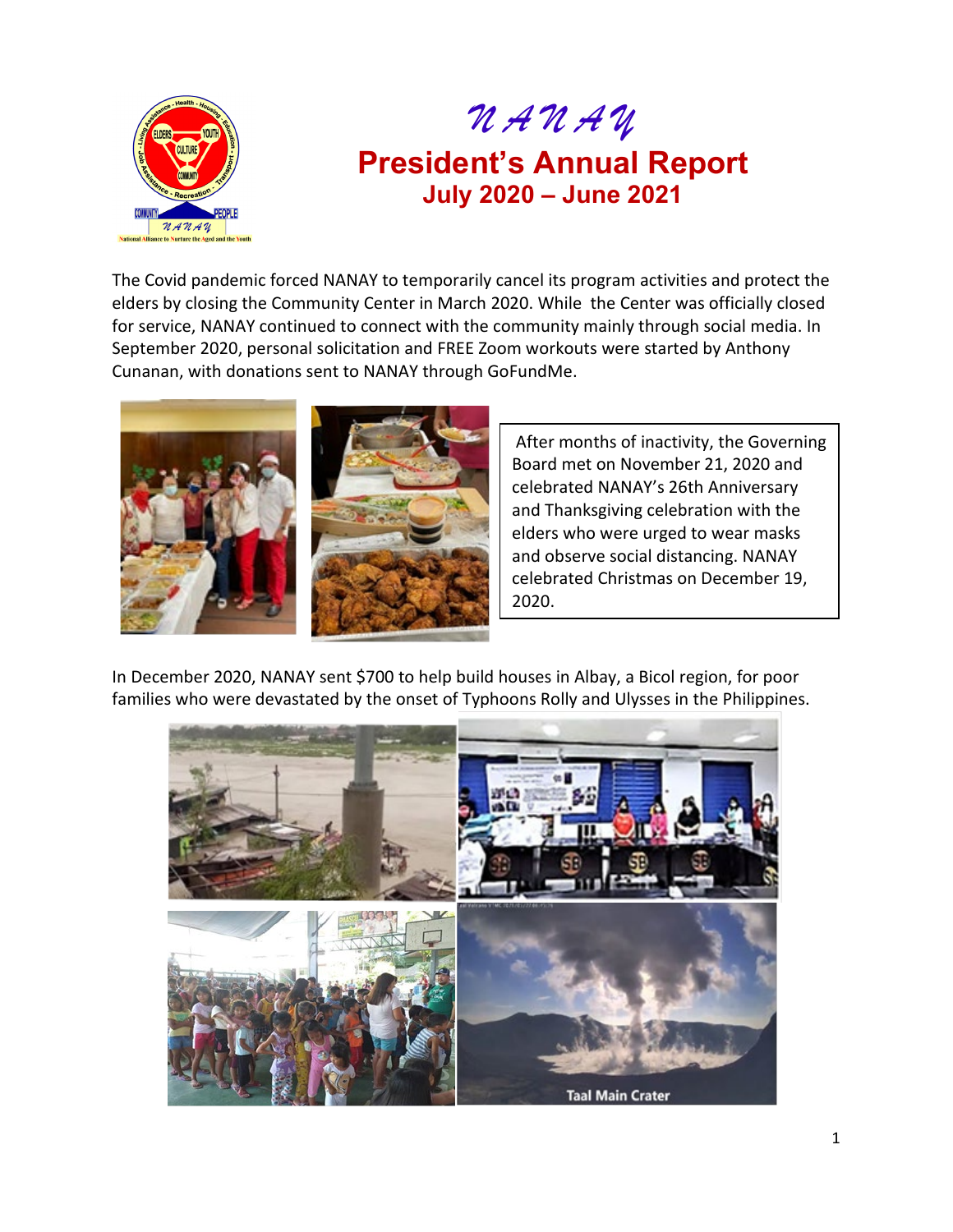On January 21, 2020, a total of \$1300 restricted contribution was sent to the Advocates for Children and Elders- International Philippines (ACEIPI), a Philippine-based brainchild and affiliate organization of NANAY, to provide for the essential needs of more than 200 families who were temporarily sheltered at Sta Teresa College in Bauan, Batangas following the devastating Taal volcano eruption.



NANAY also helped provide educational assistance to 72 college and 65 high school students in the Philippines. In the light of the new learning system and modalities (i.e. online study program), the educational assistance benefit package (e.g., tuition fee & faresupport) was converted into support for school related expenses like prepaid load/data and other expenses incidental to the use of gadgets, laptop and internet connection.

The NANAY YOUTH Council through Dr Marion Faldas sent \$1,000 to ACEIPI which helped provide Christmas package each containing 5 kilos of rice, Milo chocolate & Birch Tree milk, summer bag with toys, multi-vitamins and surgical mask and packed lunch that were distributed to 52 children whose parents lost their jobs during the pandemic. Many thanks to the dedication and commitment of our affiliate organization, the Advocates for Children and Elders - International Philippines (ACEIPI), its indefatigable President Virgie Bruce, and its officers Tessie Gomez and Amy de Leon.





On January 6, 2021, NANAY was officially acknowledged as a nominee for the Banaag Award by the Presidential Awards for Filipino Individuals and Organizations Overseas (PAFIOO). The nomination was submitted by Florida's Honorary Consul Henry Howard and endorsed by the Philippine Embassy – Washington D.C. Banaag Award is one of four awards given every two years to honor and recognize the immense contributions of Filipino individuals and organizations overseas in promoting the interests of the Filipino diaspora or advancing the cause and interest of overseas Filipino communities. The other three awards are Lingkod sa Kapwa

Pilipino (Linkapil) Award, Pamana ng Pilipino Award, and Kaanib ng Bayan Award.

On March 28, 2021, Eric Lachica, a prominent lobbyist from Washington DC visited the NANAY Center and gave updates on Medicare for expats in the Philippines, Covid vaccines, Census 2020, and Philippine governance.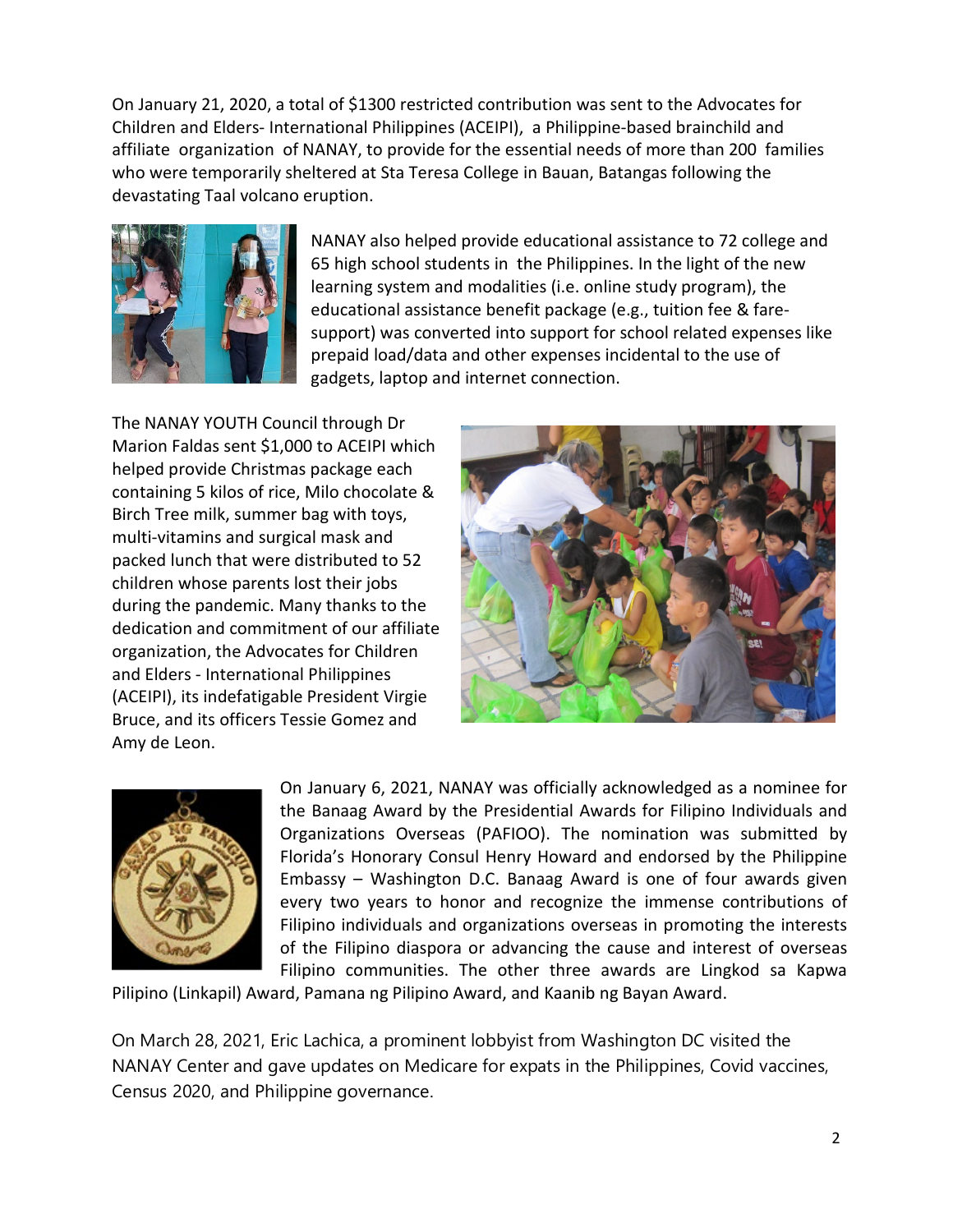

Marc-Eli Medina Faldas, Chair of NANAY Youth Council, Governing Board member of NANAY, Inc. and charter member of The South Florida Filipino-American Fellowship was also selected to join The Gold Humanism Honor Society (GHHS). GHHS is a national honor society that distinguishes senior medical students, residents, role-model physician teachers and other exemplars recognized for excellence in clinical care, leadership, compassion and dedication to service.



On April 23, 2021, Andrew Faldas, a NANAY Youth Council member was interviewed by TFC News in light of the recent shootings and the recent data showing that nearly 5.5 M guns were sold in the US in the last 3 months, up 13% from 2020 in States including Florida.

On May 3, 2021 NANAY got a generous donation of masks, wipes and hand sanitizers from JOSH JABRICA, a Senior High Student who collected the PPEs on his own for his Thinking of Others project and hoped that he was able to help fight Covid through his donations especially to our elderly Filipino community.

With a \$20,000 donation from an anonymous member of the South Florida Filipino-American Fellowship, our kitchen was renovated and later commemorated by Senior Pastor Larry Starkey during the celebration of Mother's Day at the Center on May 8, 2021.